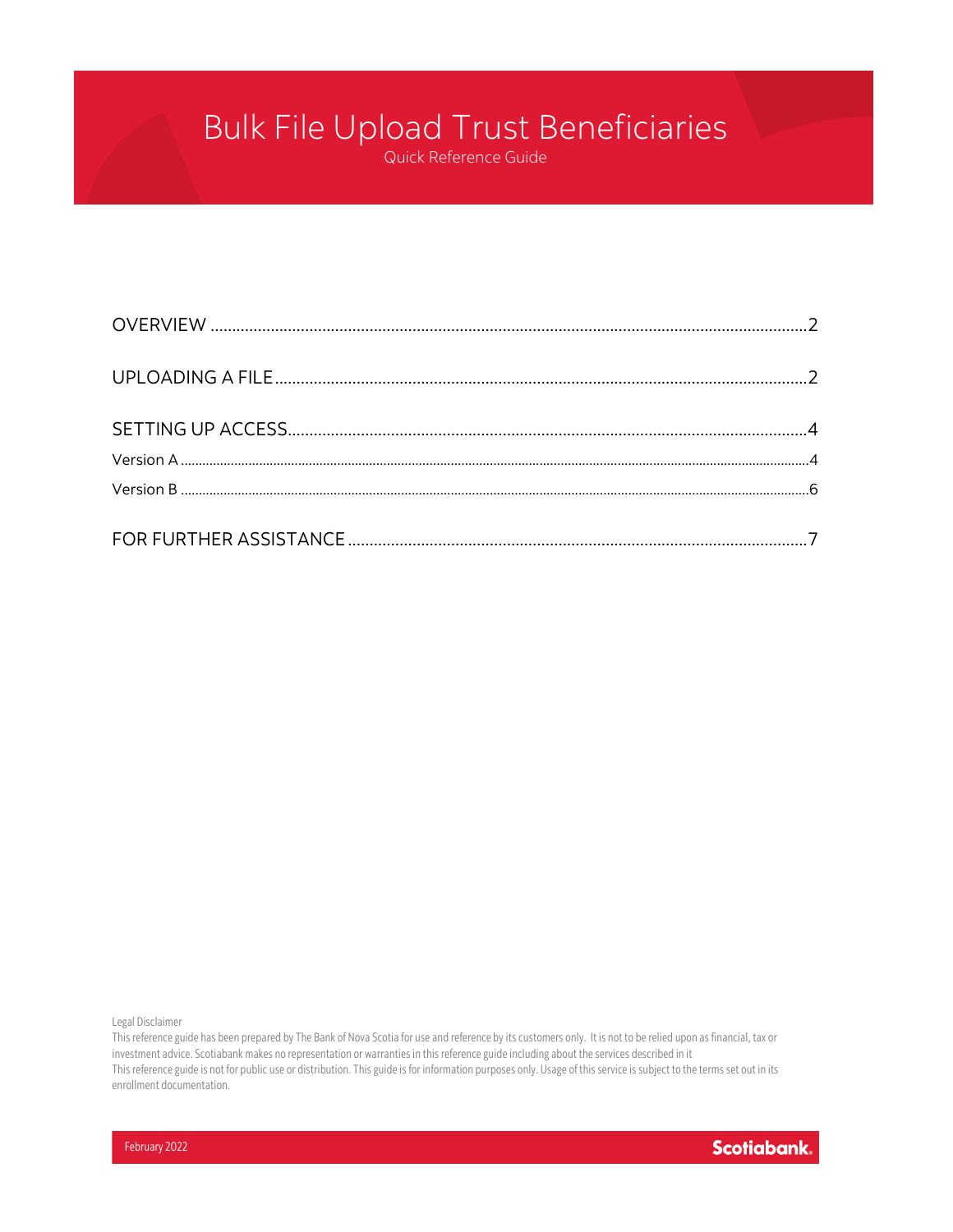### <span id="page-1-0"></span>**OVERVIEW**

ScotiaConnect customers can upload a file that contains trust beneficiary information (i.e., legal name, full address, interest in the deposit expressed as a percentage or dollar amount for each trust beneficiary) for their trust account that is designated as a General Trust.

### <span id="page-1-1"></span>**UPLOADING A FILE**

Start by clicking the **Administration** tab.



Choose **Upload bulk file trust beneficiaries** under the Other administrative tasks section.



Next, read the Important information about your trust beneficiaries' file and click the **Upload** button. If you need more information about this service and file specification requirements, click the **Learn more about this service and file specification requirements** link.

| Administration $\rightarrow$ Upload bulk file trust beneficiaries                                                                                                                                                                                                                                                                                                                                              |                |
|----------------------------------------------------------------------------------------------------------------------------------------------------------------------------------------------------------------------------------------------------------------------------------------------------------------------------------------------------------------------------------------------------------------|----------------|
| Upload bulk file trust beneficiaries                                                                                                                                                                                                                                                                                                                                                                           | <b>曲</b> Print |
| Deposits held in General Trust accounts may be eligible for Canada Deposit Insurance Corporation (CDIC) insurance coverage of up to \$100,000 per beneficiary<br>provided the deposits are held in trust and each beneficiary's name, address and interest in the deposit are provided to Scotiabank. You can upload a file to<br>provide trust beneficiaries for a trust account and submit it to Scotiabank. |                |
| Learn more about CDIC insurance coverage by referring to the Companion Booklet (e.g. Investment Companion Booklet, Day-to-Day Banking Companion<br>Booklet, and Your Guide to Fees and Interest Schedules - Business Accounts).                                                                                                                                                                                |                |
| Important information about your trust beneficiaries file:                                                                                                                                                                                                                                                                                                                                                     |                |
| . Must be in CSV UTF-8 format.                                                                                                                                                                                                                                                                                                                                                                                 |                |
| . File name must be Account type_account number_YYYYMMDD.                                                                                                                                                                                                                                                                                                                                                      |                |
| . One file must be uploaded per account if you have multiple trust accounts.                                                                                                                                                                                                                                                                                                                                   |                |
| . Only the most recent file uploaded for the trust account will be processed. Previous files uploaded for a particular trust account on the same day will not be processed. You<br>will receive an email indicating the processing status of your successfully uploaded file within 2 business days from scotiabank@email.scotiabank.com                                                                       |                |
| . Files uploaded after 8pm (EST) will be transmitted for processing on the next business day.                                                                                                                                                                                                                                                                                                                  |                |
| Learn more about this service and file specification requirements. [7]                                                                                                                                                                                                                                                                                                                                         |                |
| <sup>1</sup> Upload<br>No file selected                                                                                                                                                                                                                                                                                                                                                                        |                |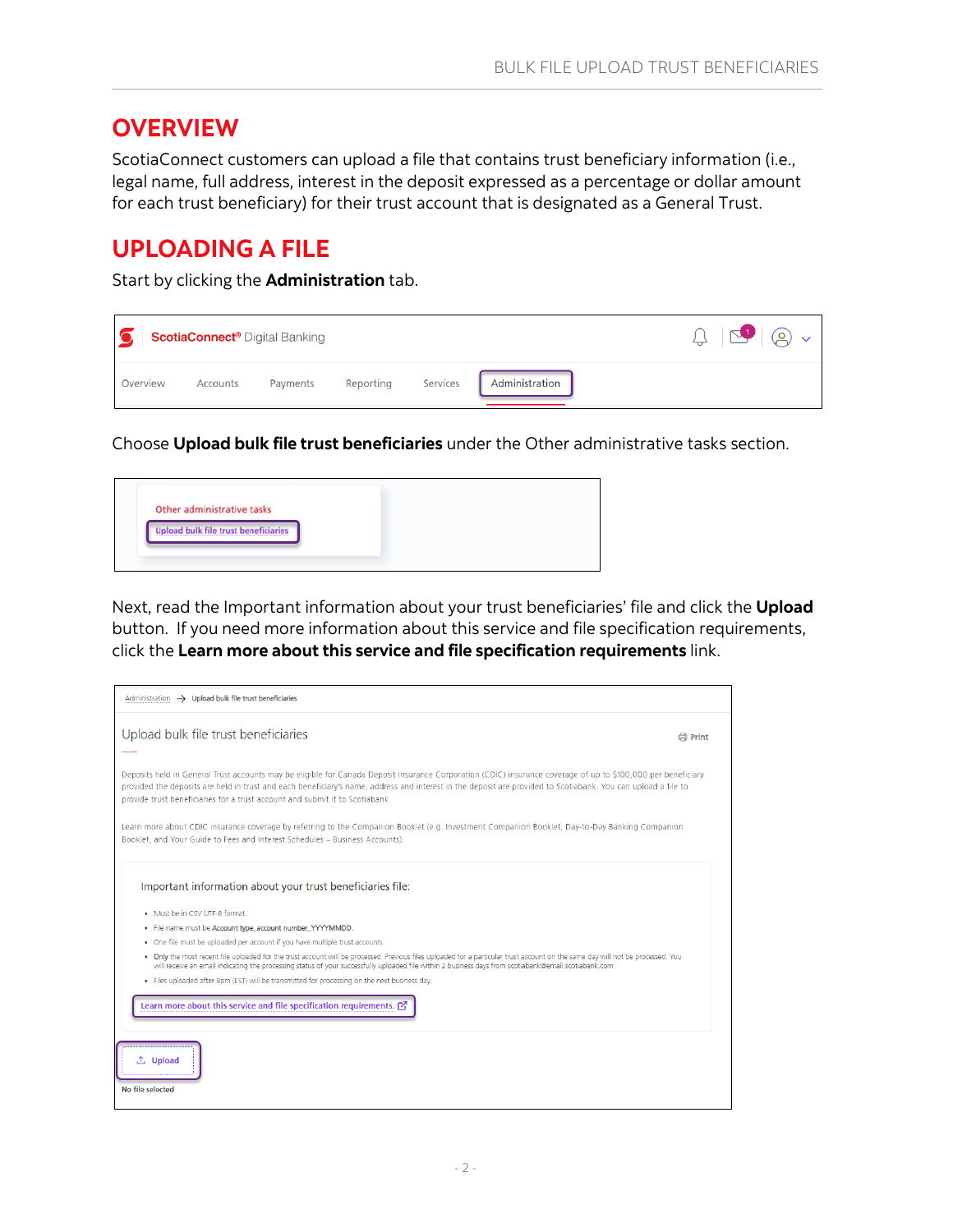A file selector window will open and allow you to choose the file you would like to upload. Choose the file and click the **Open** button.

| <b>g</b> Open                               |                                       |                   |                                   | $\times$      |
|---------------------------------------------|---------------------------------------|-------------------|-----------------------------------|---------------|
| $\leftarrow$ $\rightarrow$                  | « Docu > Trust Beneficiaries          | Ō<br>$\checkmark$ | Search Trust Beneficiaries        | مر            |
| Organize $\blacktriangledown$<br>New folder |                                       |                   | ⊪: ▼<br>$\Box$                    | $\bullet$     |
| This PC                                     | ᄉ<br>Name                             |                   | Date modified                     |               |
| <b>Desktop</b>                              | <b>DAL</b> List of Beneficiaries.xlsx |                   | 2022-02-02 2:19 PM                |               |
| <b>F</b> Documents                          |                                       |                   |                                   |               |
| <b>Downloads</b>                            |                                       |                   |                                   |               |
| <b>In Music</b>                             |                                       |                   |                                   |               |
| <b>Pictures</b>                             |                                       |                   |                                   |               |
| <b>图 Videos</b>                             |                                       |                   |                                   |               |
| (C:) SystemDrive                            |                                       |                   |                                   |               |
| (N:) GTBShared (                            |                                       |                   |                                   |               |
| $\rightarrow$ (U:) USERDATA (               |                                       |                   |                                   |               |
| Network                                     |                                       |                   |                                   |               |
| v                                           | $\leq$                                |                   |                                   | $\rightarrow$ |
|                                             | File name: List of Beneficiaries.xlsx | $\checkmark$      | All Files (*.*)<br>Cancel<br>Open | $\checkmark$  |

The file will be listed under Uploaded file. Click **Submit** to continue.

| $L$ Upload           |                                                   |               |
|----------------------|---------------------------------------------------|---------------|
| <b>Uploaded file</b> | <b>C</b> Remove                                   |               |
|                      | You're about to upload the file for this account: |               |
|                      |                                                   |               |
|                      |                                                   |               |
|                      |                                                   | <b>Submit</b> |

A confirmation will appear when a file upload is successful. You can choose to upload another file or go back to Administration.

| Upload bulk file trust beneficiaries |                                                                                                                             | <b>O</b> Print             |
|--------------------------------------|-----------------------------------------------------------------------------------------------------------------------------|----------------------------|
|                                      |                                                                                                                             |                            |
|                                      | Trust beneficiary file successfully submitted                                                                               |                            |
|                                      | Trust beneficiary file for account 000590063517 successfully submitted for processing. You will receive a notification from |                            |
|                                      | scotiabank@email.scotiabank.com within 2 business days indicating the processing status of your file.                       |                            |
|                                      |                                                                                                                             |                            |
|                                      |                                                                                                                             |                            |
| Account name                         |                                                                                                                             |                            |
| Account number                       |                                                                                                                             |                            |
| Account type                         | <b>DOA</b>                                                                                                                  |                            |
| File name                            |                                                                                                                             |                            |
| Submitted on                         | 01/19/2022                                                                                                                  |                            |
|                                      |                                                                                                                             |                            |
|                                      | <b>Go to Administration</b>                                                                                                 | <b>Upload another file</b> |
|                                      |                                                                                                                             |                            |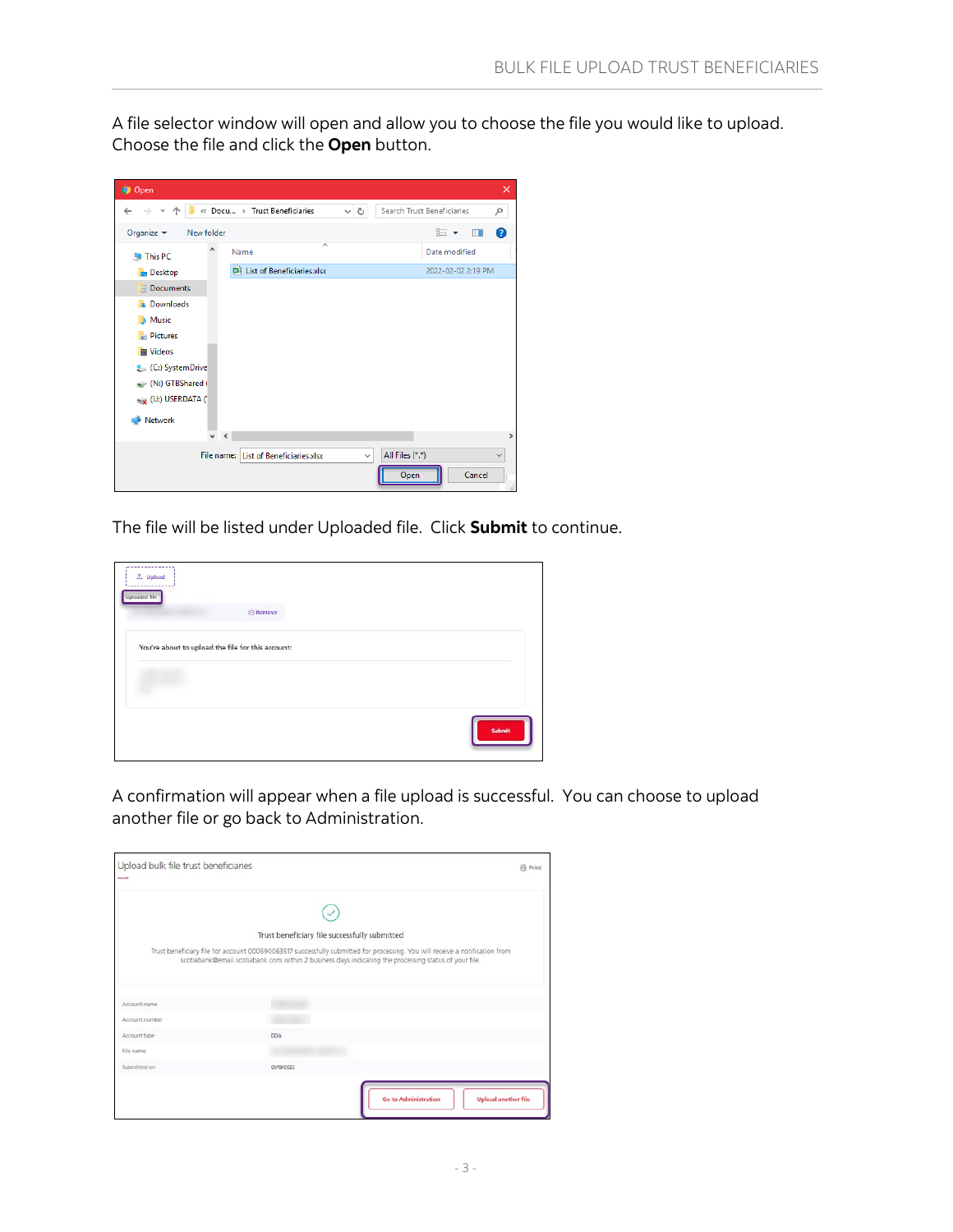### <span id="page-3-0"></span>**SETTING UP ACCESS**

ScotiaConnect has two versions of the Administration page. To provide your users with access to the Upload Bulk File Trust Beneficiaries service, please ensure to follow the correct steps based on your version of Administration.

#### **Version A**

When you are logged in to ScotiaConnect, under the **Administration** tab select **User Groups**, and follow the steps under [Version](#page-3-1) A.

#### **Version B**

When you are logged in to ScotiaConnect, under the **Administration** tab select **Users and company permissions** and follow steps unde[r Version](#page-4-0) B.

| $\bullet$                                                                    | σ                                                |
|------------------------------------------------------------------------------|--------------------------------------------------|
| <b>ScotiaConnect®</b> Digital Banking                                        | <b>ScotiaConnect<sup>®</sup></b> Digital Banking |
| Administration                                                               | Administr                                        |
| Reporting                                                                    | <b>Services</b>                                  |
| Services                                                                     | Reporting                                        |
| Overview                                                                     | Payments                                         |
| Payments                                                                     | Overview                                         |
| Accounts                                                                     | <b>Accounts</b>                                  |
| Administration                                                               | Administration                                   |
| $\sim$                                                                       | --                                               |
| <b>Users and services</b>                                                    | <b>Users and services</b>                        |
| <b>User information</b>                                                      | <b>Users and company permissions</b>             |
| <b>User groups</b>                                                           | <b>Audit log</b>                                 |
| <b>Audit log</b>                                                             | <b>Service information</b>                       |
| Self administration [<br><b>Service groups</b><br><b>Service information</b> |                                                  |

### <span id="page-3-1"></span>VERSION A

Click the **Group Name** that the user belongs to. The user group's information and privileges will be displayed. Note that this functionality has already been added to Super Users.

| <b>User Group Information</b> |                                      |                                                                                                                                                                |                   | Entitlement Report       | Help<br><b>Add Group</b> |
|-------------------------------|--------------------------------------|----------------------------------------------------------------------------------------------------------------------------------------------------------------|-------------------|--------------------------|--------------------------|
| Group Name -                  | <b>Users Belonging to each Group</b> | <b>Pending Services</b>                                                                                                                                        | <b>Setup Date</b> | <b>Last Updated Date</b> | <b>Action</b>            |
| Admin                         | User 71                              | <b>File Delivery</b><br><b>Batch Account Statements</b><br>EFT Payments - S0085010( $\overline{\phantom{0}}$<br><b>COLOR</b><br><b><i><u>AAAAFAJAA</u></i></b> | 08/16/2017        | 07/28/2020               | Approve<br>Delete        |
| AdminOnly                     | <b>Admin User</b><br>$\sim$          |                                                                                                                                                                | 12/12/2018        | 11/22/2019               | <b>Delete</b>            |

Under the **Service Privileges**, place a check mark beside **Administration** and click the hyperlink.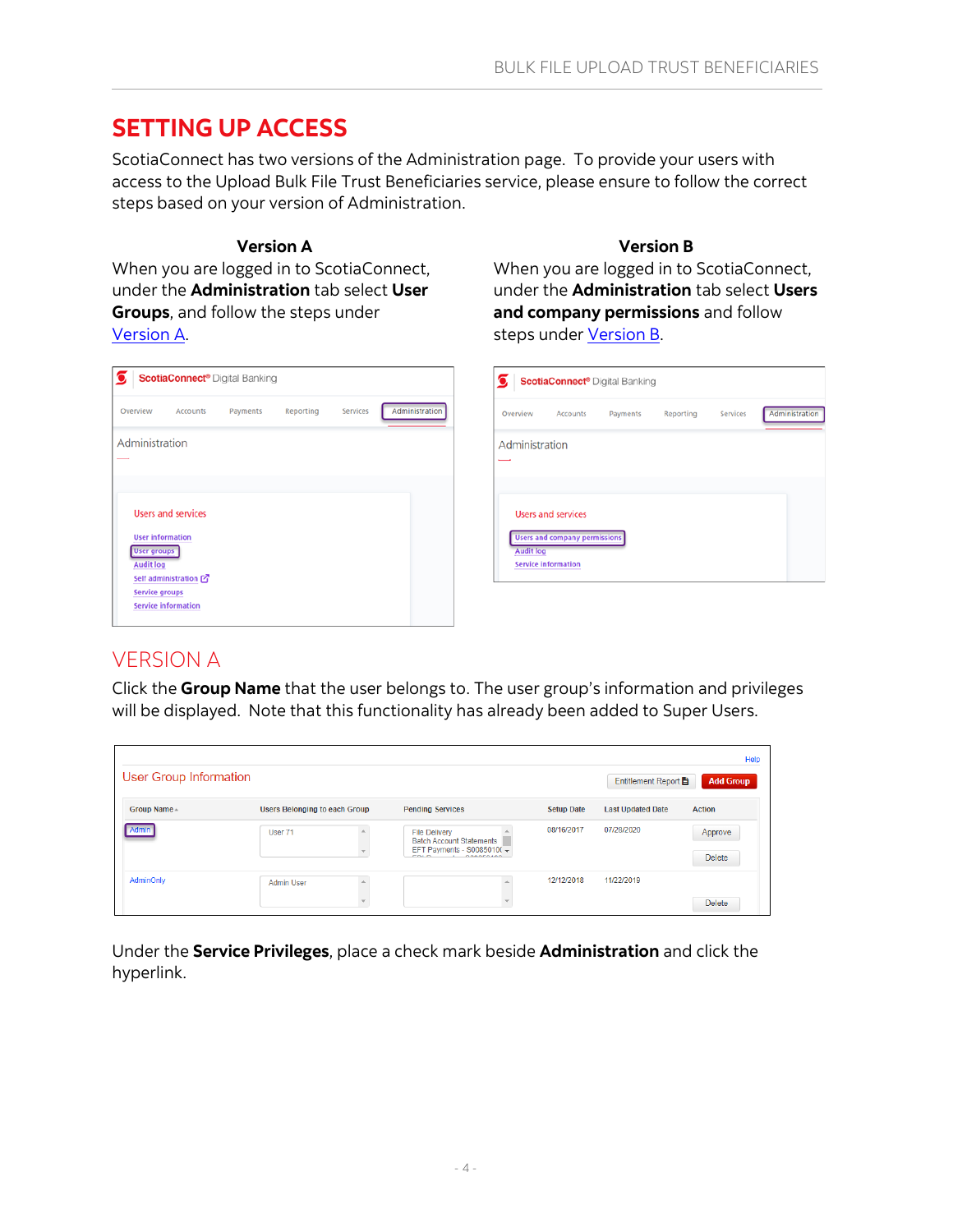| Services assigned to the AdminOnly group:                                                                                                                                                                                                                                                                                                                                                     |                              |                                                                                                |  |  |
|-----------------------------------------------------------------------------------------------------------------------------------------------------------------------------------------------------------------------------------------------------------------------------------------------------------------------------------------------------------------------------------------------|------------------------------|------------------------------------------------------------------------------------------------|--|--|
| The users above have access to the privileges listed below. Remember, when adding a service to a group, all functions applicable to the selected service will automatically be enabled. If you do<br>not want this group to have access to any particular functions within a service, you must deactivate these functions on the "User Group Information - Service Privilege" Details screen. |                              |                                                                                                |  |  |
|                                                                                                                                                                                                                                                                                                                                                                                               |                              | Click on any Service Privilege below, to view/update the underlying Service Privilege Details. |  |  |
| <b>Service Privileges</b>                                                                                                                                                                                                                                                                                                                                                                     | Hours of<br><b>Operation</b> | <b>Description of Privilege</b>                                                                |  |  |
| <b>Balance and Transactions</b>                                                                                                                                                                                                                                                                                                                                                               | $00:00 - 23:59$              | View real-time account balance and transaction information                                     |  |  |
| <b>Account Transfer</b>                                                                                                                                                                                                                                                                                                                                                                       | $07:30 - 20:00$              | Do same-currency and cross-currency transfers between your CAD and USD accounts.               |  |  |
| <b>Bill Payment</b>                                                                                                                                                                                                                                                                                                                                                                           | $07:30 - 20:00$              | Pay bills from your Scotiabank accounts to registered utility companies.                       |  |  |
| Administration                                                                                                                                                                                                                                                                                                                                                                                | $00:00 - 23:59$              | Give each of your ScotiaConnect users access to the functions and accounts they need.          |  |  |
| <b>Business Taxes</b>                                                                                                                                                                                                                                                                                                                                                                         | $00:00 - 23:59$              | Pay and file your Federal and Provincial business taxes online.                                |  |  |

Check **My Accounts** and click **Continue**, then **Save**. A confirmation on top of the page will be displayed.

<span id="page-4-0"></span>

|        | Functions belonging to the Administration service<br>The functions below are associated with this service. Place a check mark in each box to allow access. |                      |                               |                    |  |  |
|--------|------------------------------------------------------------------------------------------------------------------------------------------------------------|----------------------|-------------------------------|--------------------|--|--|
| Assign | <b>Function</b>                                                                                                                                            | Assign               | <b>Function</b>               |                    |  |  |
|        |                                                                                                                                                            |                      |                               |                    |  |  |
|        | My Accounts                                                                                                                                                | $\blacktriangledown$ | My Global Accounts            |                    |  |  |
| ✓      | <b>Audit Logs</b>                                                                                                                                          | ☑                    | <b>User Group Information</b> |                    |  |  |
|        | My Services                                                                                                                                                | ☑                    | User Information              |                    |  |  |
|        |                                                                                                                                                            |                      | $-$                           |                    |  |  |
|        |                                                                                                                                                            |                      |                               | Cancel<br>Continue |  |  |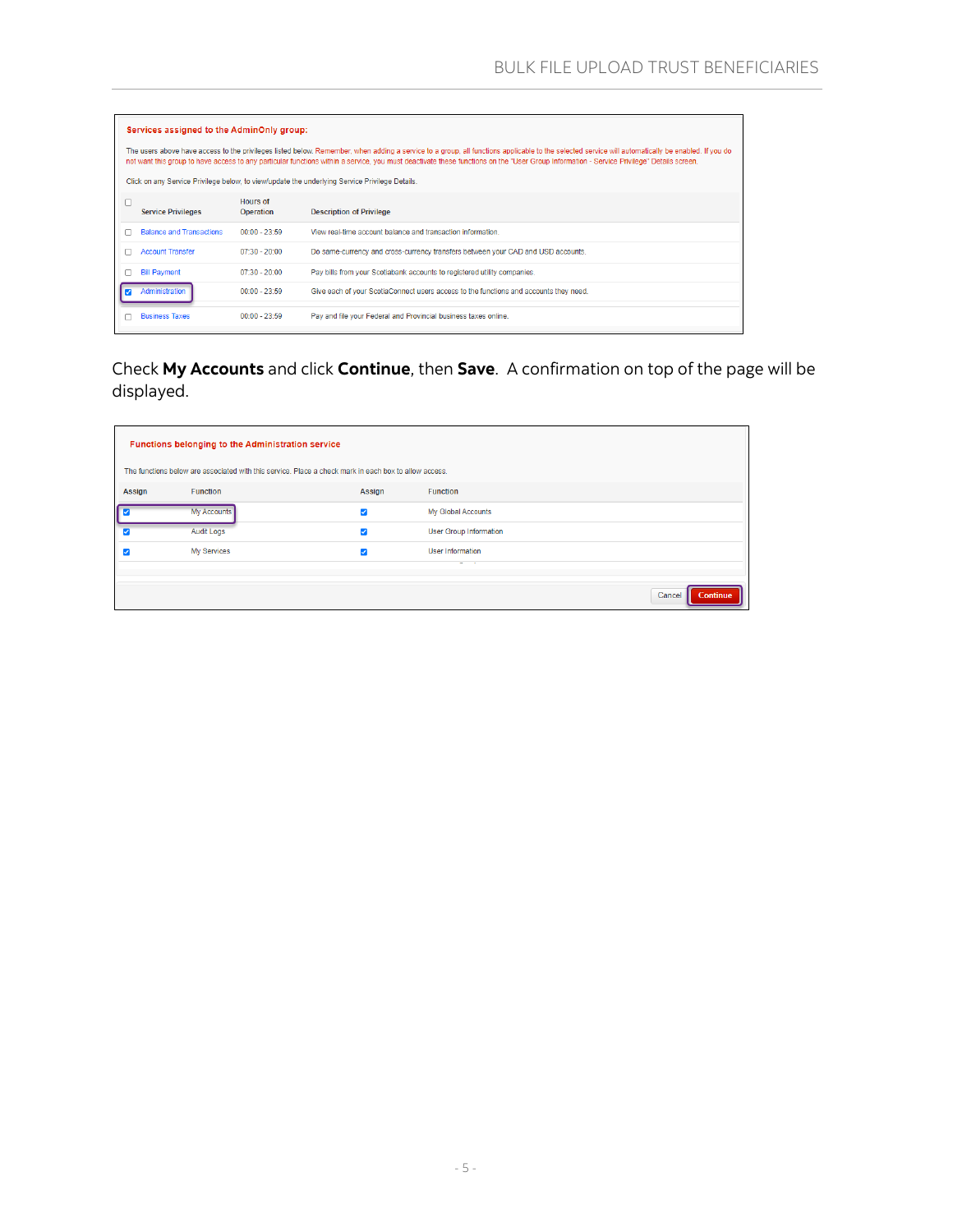### <span id="page-5-0"></span>VERSION B

Locate the user and click the **Edit** icon to make changes to their details and/or permissions. Note that this functionality has already been added to Super Users.

| <b>Users &amp; Permissions</b> |           |                     |                                |                                              |  |
|--------------------------------|-----------|---------------------|--------------------------------|----------------------------------------------|--|
| <b>NAME</b>                    | A USER ID | <b>EXPERMISSION</b> | <b>EXALGO AND LAST SIGN IN</b> | $\triangleq$ ACTIONS<br><b>STATUS</b>        |  |
| test 401                       |           |                     |                                | <b>Z</b> Edit<br>Incomplete<br><b>Delete</b> |  |

Click **Continue** to move to the next screen. Under **Permission**, check **Admin access** then click **Save & Close**.

| <b>Details</b>                                                                                                                                       |
|------------------------------------------------------------------------------------------------------------------------------------------------------|
| A Super User will have full access to viewing, payment, and<br>administration privileges, plus the ability to manage company<br>and account details. |
| Create, manage and submit payment transactions                                                                                                       |
| View balances and transaction details, run reports and<br>download statements                                                                        |
|                                                                                                                                                      |
|                                                                                                                                                      |
|                                                                                                                                                      |
|                                                                                                                                                      |